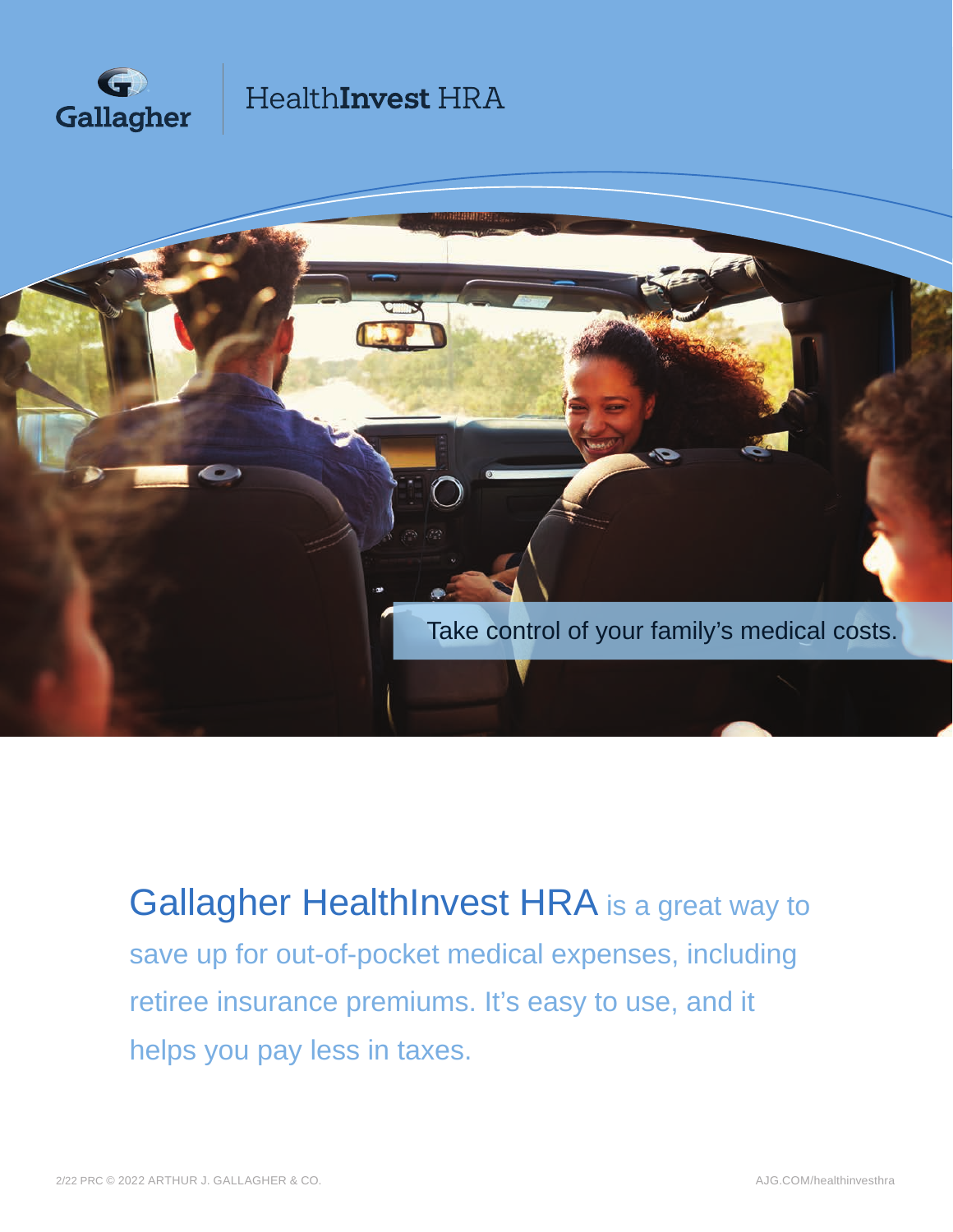## Health Reimbursement Arrangement

An HRA is a type of health plan that puts *you in control*. It's a savings account for your family's medical care expenses and premiums. The money comes from your employer. Depending on your employer's plan design, you can begin spending your HRA right away or save it up until you meet certain eligibility requirements, such as separation from service or retirement<sup>1</sup>.

#### Here's how it works:

Gallagher

- Your employer sends tax-free money to your HRA. 1
- You invest those funds. 2
- You use your HRA to reimburse medical expenses now or later<sup>1</sup>. 3

**Gallagher is one of the nation's leading developers of health reimbursement arrangement (HRA) platforms. It all started more than 30 years ago when a retired school administrator expressed concern over the growing cost of his retiree medical insurance. This led to our development of the nation's first multipleemployer HRA program for public employees. Today, we serve over 150,000 HRA participants from more than 1,100 employers.**

#### Investment Options

You get to invest your HRA by choosing from a menu of available investment funds. The **Investment Fund Overview** for your plan is updated quarterly and contains historical performance data for each fund. The most current Investment Fund Overview is available upon request or online after logging in at **healthinvesthra.com** and clicking **Resources**.

#### Keep More for Yourself tax free

Here's the really neat part: Your HRA is exempt from federal income tax and FICA taxes (Social Security and Medicare). It is also exempt from state income tax in most cases (state income tax may apply in some states)<sup>2</sup>. You pay no taxes on contributions, investment earnings, or medical care expense reimbursements (claims). Money

goes in tax-free, is invested tax-free, and comes out tax-free. That's the best tax advantage you can get—*even better than tax-deferred programs like 457, 401(k), or 403(b) plans!*

**\$ 70** or **\$ 100?**

 $\overline{a}$ 

 Instead of starting out with \$100 and ending up with just \$70 after taxes,  **you get to keep the whole \$100 in your HRA!** You could save  $\cdot$  up to \$30 or more in taxes for every \$100 your employer puts in your HRA<sup>3</sup>.

Your HRA may be subject to vesting, post-separation benefits only, or other limitations depending on your employer's plan design. <sup>2</sup>Check with your employer if you want to confirm whether HRA contributions are subject to state income tax in your state. <sup>3</sup>Example is for illustrative purposes only and will vary based on your personal tax situation. Your tax savings may be more or less.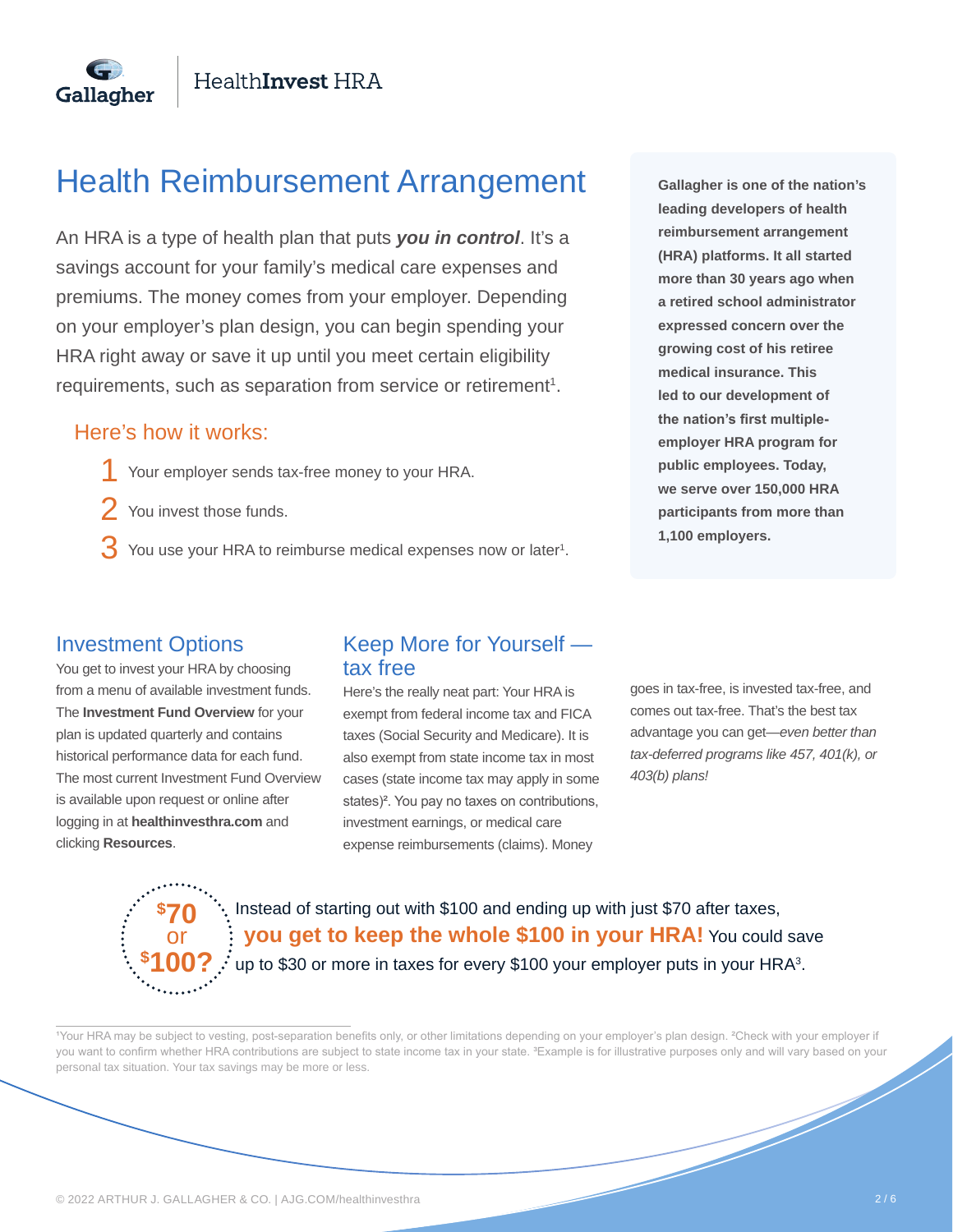

## HRA Advantages

Gallagher

This section gets kind of technical, but don't worry! The point is that **HealthInvest HRA** offers several advantages over other types of medical expense accounts, such as health savings accounts (HSAs) and flexible spending accounts (FSAs).

- Use any health plan *no high-deductible health plan (HDHP) required*
- No IRS contribution limits
- Other coverage doesn't impact contribution eligibility
- Reimburses medical premiums before and after age 65, including Medicare and Medicare supplement premiums
- Unused balances carry over *no annual "use-it-or-lose-it"*

In addition, HealthInvest HRA can provide many other benefits.

Significant tax savings

 $\overline{a}$ 

- Participant-directed investments, similar to your 457, 401(k), or 403(b) plan
- Spouse and dependents or eligible survivors are covered if you pass away

<sup>4</sup> Your young adult children are covered through the end of the calendar year in which they turn age 26.





### Common Medical Care Expenses

The growing cost of health care is a huge concern for most active employees and retirees. Insurance premiums, copays, and deductibles are on the rise. Coverage levels are dropping, and the cost of medical care keeps going up. As these problems worsen, employees struggle to cope. Many are working past retirement age because they can't afford \$1,000 per month or more for medical insurance.

Fortunately, with **HealthInvest HRA**, you can save up tax-free funds to help cover your out-of-pocket medical care expenses either now or during retirement, depending on your employer's plan design. There are lots of different types of qualified medical care expenses. Several of the most common are listed below.

- **Copays**
- **Deductibles**
- **Prescriptions**
- Preventive care
- **Chiropractic**
- **Dental**
- Orthodontia
- Vision exams
- Laser eye surgery
- Retiree insurance premiums (medical dental, vision)
- Medicare Part B
- Medicare Part D
- Medicare supplement
- TRICARE`premiums (medical, dental)
- Qualified long-term care (subject to IRS limits)

Internal Revenue Code Section 213(d) outlines qualified medical care expenses and premiums. For quick reference, read our **Medical Care Expenses** handout available upon request or online after logging in at **healthinvesthra.com** and clicking **Resources**.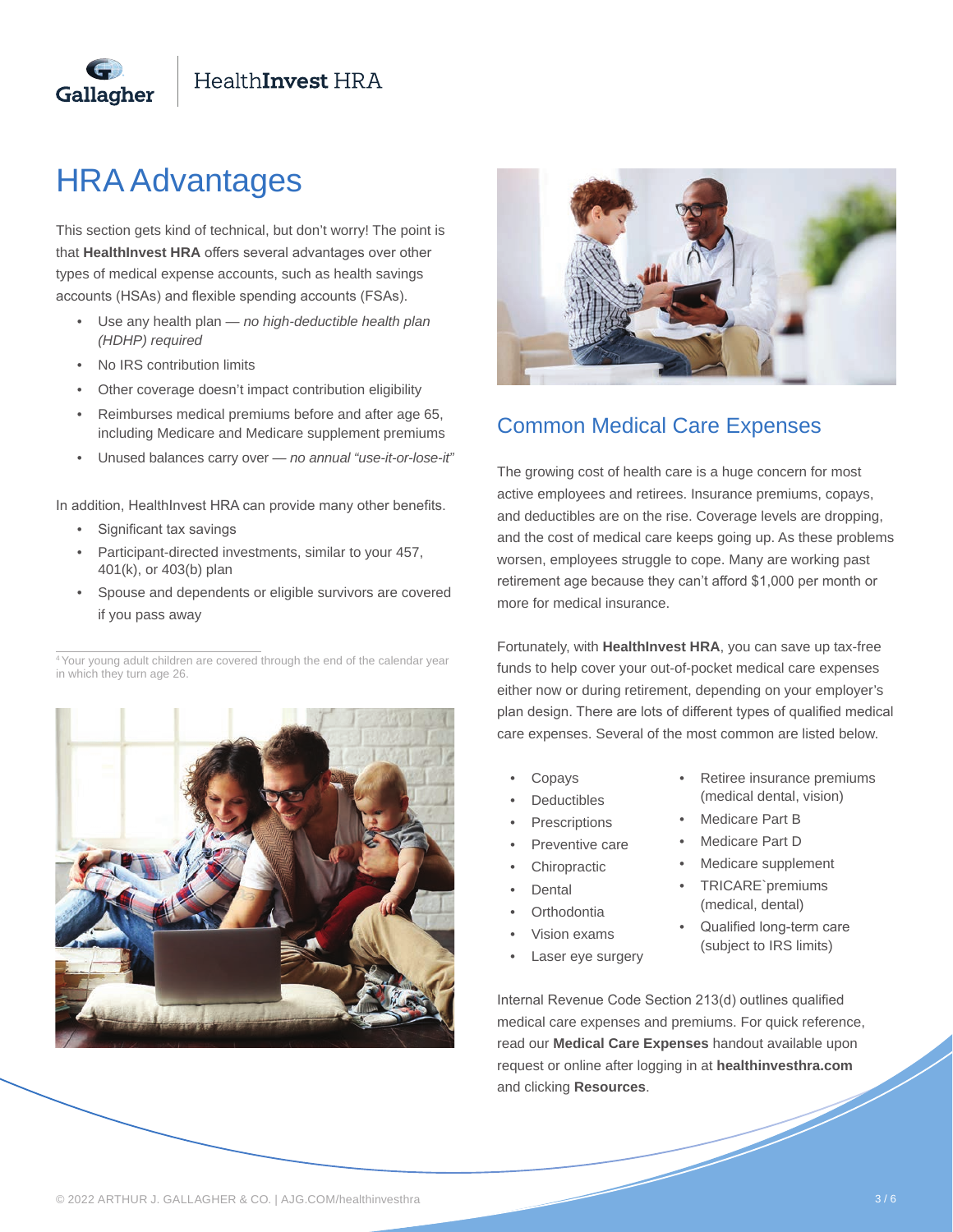

In many cases, your employer will contribute certain funds that would otherwise be paid to you as taxable income. Your employer may also provide contributions in connection with its own creative employee benefits goals and initiatives. Several of the most common types of HRA funding sources are listed below.

- Unused leave cash-outs (annually, at separation, or retirement)
- Mandatory employee contributions (group salary reduction)
- Direct employer contributions (to help offset increased medical costs for employees)
- Excess or leftover benefit dollars
- Financial incentive to:

Gallagher

- o Enroll in lower-cost medical plan
- o Opt out of employer-sponsored medical plan
- o Participate in wellness plan activities
- o Retire early

Eligibility and funding sources are usually defined in writing within collective bargaining agreements, employer policies, etc. You should check with your employer, union, or employee group leadership if you have questions about what HRA funding sources may apply to you. Keep in mind that IRS rules do not permit individual elections. All employee group members defined as eligible must participate.





#### Enrollment Process

When you become eligible to participate, your employer will usually enroll you automatically. We will send a welcome letter to you after your enrollment is complete and we have received a contribution from your employer. Your welcome letter will contain your account number, claims-eligibility

status, investment allocation, and online registration instructions. **Your contribution(s) will be invested in your plan's default investment fund until you make a change**. You can view available fund options and easily change your investment allocation online or from our mobile app, HRAgo®.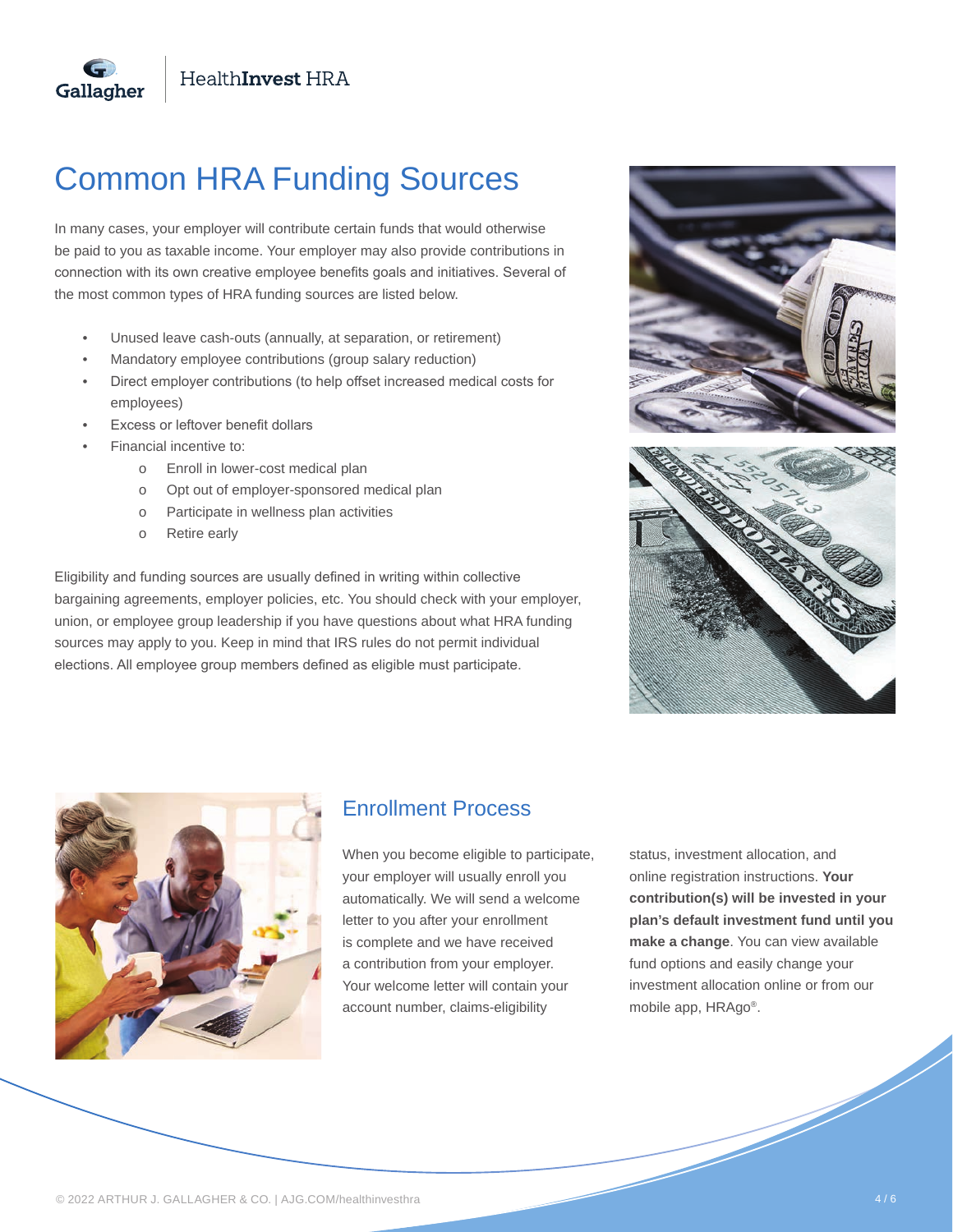



# Using Your HealthInvest HRA

You may be thinking to yourself, "All of this sounds great, but what about the hassle factor? How hard is it to manage my account and get my money back when I'm ready?" Well, we've got great news for you! We've been doing this longer than just about anybody. We understand this is your money, and we offer many forms of service to help make things easy for you.

- 24-hour online account access at **healthinvesthra.com**
- HRAgo® (mobile app)
- Debit card (if available under your plan)
- Online claims submission
- E-communication in lieu of paper
- Direct deposit of reimbursements
- Automatic reimbursement of monthly premiums
- Paper forms—*just in case you like doing things the old-fashioned way!*

Last but not least, our friendly and award-winning customer care team is just a call or email away if you need help. You can contact us at **1-844-342-5505** or **customercare@healthinvesthra.com**. Any one of our representatives will be happy to answer your questions and help sort out any problems you may have.

## Fees

Plan administrative fees usually include a flat monthly account fee and/or an assetbased percentage fee. Fee structures vary by employer based on plan design and size. Check with your HealthInvest HRA representative or your employer if you want to confirm account fees. If you are already an enrolled participant, plan administrative fees are listed on your account statements under **Important Notes** or can be found online after logging in at **healthinvesthra.com** and clicking **Resources**.

To the extent permitted or required by law, certain fees, assessments, or other amounts payable to the federal government may also be deducted from your account.

Investment fund manager fees and other fund expenses vary by fund. To view these fees, refer to the **Investment Fund Overview** for your employer's plan. You can get the most current Investment Fund Overview upon request or online after logging in at **healthinvesthra.com** and clicking **Resources**.

### Survivor Benefit

If you pass away, your surviving spouse and qualified dependents may continue using remaining funds to reimburse their eligible medical care expenses and premiums on a tax-free basis. In the unlikely event you have no eligible survivors, the executor of your estate can spend down your account by filing claims for any unreimbursed medical care expenses you incurred prior to your death. Remaining funds, if any, after all final claims have been reimbursed would be redistributed according to the terms of your employer's plan.